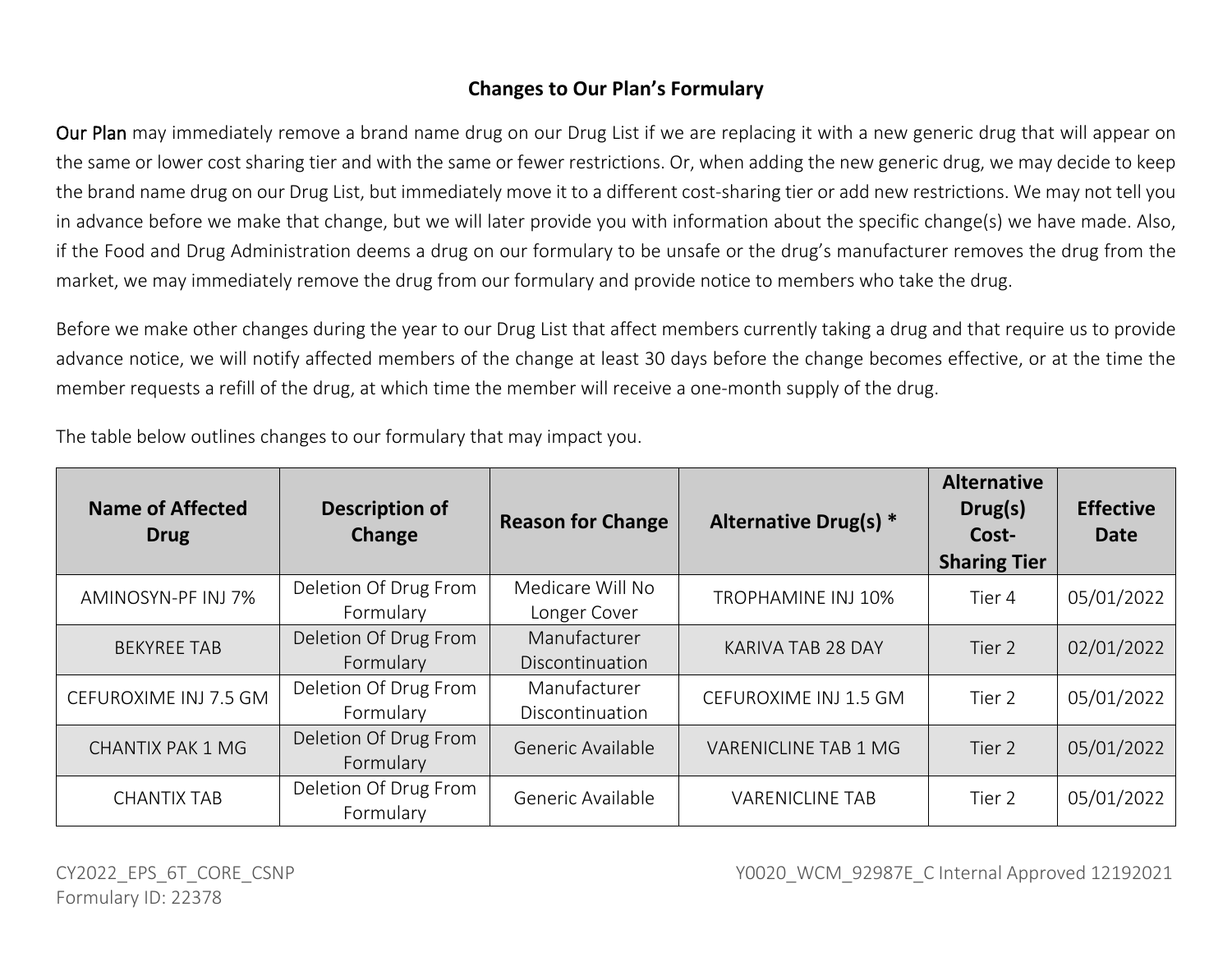| <b>Name of Affected</b><br><b>Drug</b> | <b>Description of</b><br><b>Change</b> | <b>Reason for Change</b>                                        | Alternative Drug(s) *                | <b>Alternative</b><br>Drug(s)<br>Cost-<br><b>Sharing Tier</b> | <b>Effective</b><br><b>Date</b> |
|----------------------------------------|----------------------------------------|-----------------------------------------------------------------|--------------------------------------|---------------------------------------------------------------|---------------------------------|
| CYCLAFEM TAB 1/35                      | Deletion Of Drug From<br>Formulary     | Manufacturer<br>Discontinuation                                 | NORTREL TAB 1/35                     | Tier 2                                                        | 02/01/2022                      |
| CYCLAFEM TAB 7/7/7                     | Deletion Of Drug From<br>Formulary     | Manufacturer<br>Discontinuation                                 | NORTREL TAB 7/7/7                    | Tier 2                                                        | 02/01/2022                      |
| <b>DEXILANT CAP DR</b>                 | Deletion Of Drug From<br>Formulary     | Generic Available                                               | DEXLANSOPRAZOLE CAP DR               | Tier 2                                                        | 08/01/2022                      |
| DUREZOL EMU 0.05%                      | Deletion Of Drug From<br>Formulary     | Generic Available                                               | DIFLUPREDNATE EMU<br>0.05%           | Tier 2                                                        | 05/01/2022                      |
| <b>FARYDAK CAP</b>                     | Deletion Of Drug From<br>Formulary     | Manufacturer<br>Discontinuation                                 | <b>XPOVIO PAK</b>                    | Tier 5                                                        | 06/01/2022                      |
| FREAMINE HBC INJ 6.9%                  | Deletion Of Drug From<br>Formulary     | Manufacturer<br>Discontinuation                                 | FREAMINE III INJ 10%                 | Tier 4                                                        | 01/01/2022                      |
| <b>INTELENCE TAB 100 MG</b>            | Deletion Of Drug From<br>Formulary     | Generic Available                                               | ETRAVIRINE TAB 100 MG                | Tier 5                                                        | 01/01/2022                      |
| <b>INTELENCE TAB 200 MG</b>            | Deletion Of Drug From<br>Formulary     | Generic Available                                               | ETRAVIRINE TAB 200 MG                | Tier 5                                                        | 01/01/2022                      |
| <b>IVERMECTIN TAB 3 MG</b>             | Prior Authorization<br>Added           | PA Added To Ensure<br>Use Is For A Part D<br>Covered Indication | Consult Your Health Care<br>Provider |                                                               | 03/01/2022                      |
| <b>KALETRA TAB</b><br>100-25 MG        | Deletion Of Drug From<br>Formulary     | Generic Available                                               | LOPINAVIR-RITONAVIR TAB<br>100-25 MG | Tier 2                                                        | 01/01/2022                      |
| <b>KALETRA TAB</b><br>200-50 MG        | Deletion Of Drug From<br>Formulary     | Generic Available                                               | LOPINAVIR-RITONAVIR TAB<br>200-50 MG | Tier 5                                                        | 01/01/2022                      |
| MINITRAN TD PATCH                      | Deletion Of Drug From<br>Formulary     | Manufacturer<br>Discontinuation                                 | NITROGLYCERIN<br><b>TD PATCH</b>     | Tier 2                                                        | 02/01/2022                      |